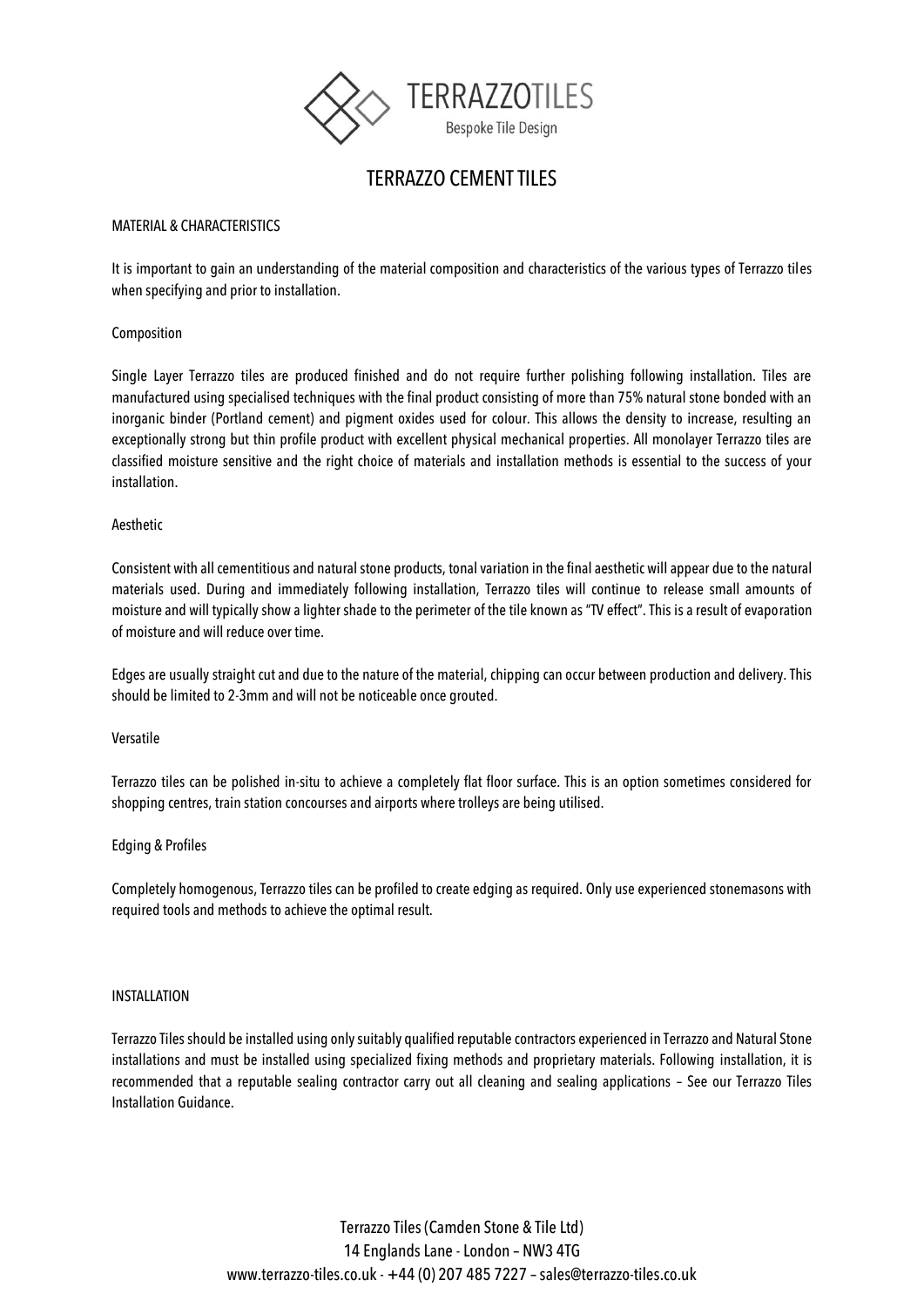

# STORAGE

Terrazzo tiles are packed and supplied humid or damp to maintain the balanced moisture content within the tile during transportation. It is important to maintain the balance in humidity between the surface and back of the tile during storage.

Once they arrive, we recommend that you remove the tiles from their packaging and store the tiles vertically in a dry, wellventilated area. Ideally, you will store them with spacers between the tiles to allow them to dry correctly.

- Do not store tiles in direct sunlight or in high temperatures.
- Do not stack pallets.
- Protect tiles/pallets from rain or wet conditions.
- Protect from high levels of dust.

#### HANDLING / SEASONING

Prior to installation remove Terrazzo tiles from their packaging and allow them to season in their final environment ensuring your Terrazzo tiles are ready for installation. Ensure the back of the tile is free from dust and any impurities that may compromise adhesion. Seasoning depends on the tile format, size & thickness as well as the final environment & climate conditions.

#### PERFORMANCE REQUIREMENTS

Prior to commencing installation it is important to gain a thorough understanding of the application. Determine the expected type/level of traffic and loads for the application and the intended cleaning & maintenance regime. This will assist in the correct selection of materials and methods used for individual project installation.

Obtain information regarding any structural conditions such as: ground or building movement; excessive deflection or delayed shrinkage onset of the substrate and environmental conditions such as excessive water, sunlight, heat or frost.

For applications in an existing building or over substrates that have been in place for a long period of time, check the substrate for cracking or signs of obvious movement that may affect the new floor system performance. Keep in mind different floor finishes respond to movement differently. This can assist to isolate or rectify any structural issues prior to the installation of the new floor finish.

#### SUBSTRATE REQUIREMENTS & PREPARATION

Substrate adequacy is imperative to the installation performance as excess moisture, shrinkage, deflection and impurities may compromise floor system performance. Confirm any structural conditions such as: ground or building movement; excessive deflection or delayed shrinkage onset of the substrate and environmental conditions such as excessive water, sunlight, heat or frost. The structure and substrate must meet the relevant building code and/or standard.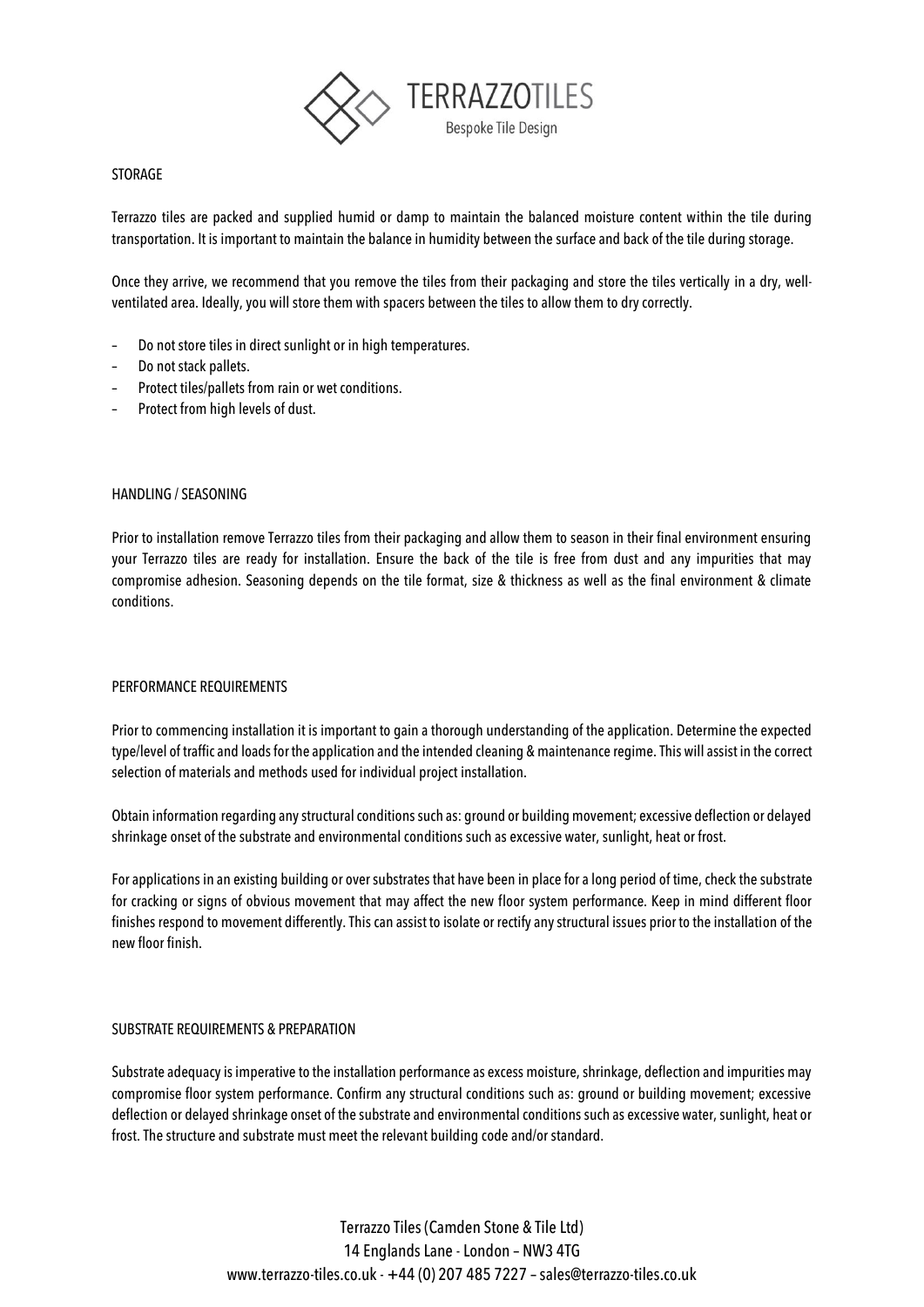

Screeds are usually required to build up to and/or level the surface for installation and when installed as a separating layer to the structural substrate may aid with absorbing deflection, shrinkage and/or cracking in the structural slab without transferring it to the tiled surface. All screeds must meet the relevant building code and/or standard.

Surface preparation must be in accordance with British Standards for the specific background being adhered to so that the surface is adequate for maximum bond.

When using primers and/or membranes attention is drawn to the need for complete compatibility between -the substrate and all primers/membranes used on the substrate; and the particular adhesive used to fasten the tiles to the substrate.

For typical installations over a reinforced concrete substrate we recommend Mapei Primer G water dispersion synthetic resin primer.

# SETTING OUT & MOVEMENT JOINTS

Installation should be related to the siting of movement joints. Movement joints should be detailed on working drawings by the engineer should be strictly adhered to.

Movement in the structure or substrate is the most common cause of a reduced lifecycle of a floor system. Planning for anticipated and/or expected movement is challenging and often overlooked. Cracks may occur when forces either externally, internally within a building, or as a result of chemical changes within the building's materials are greater than the floor system can withstand. We recommend that contractors consult the building's structural engineer to obtain confirmation of the expected movement of the building and the substrate prior to installation.

# TILE FORMAT, SIZE & THICKNESS

Tile size and format for project installation is dependent on aesthetic intent and performance requirements of the floor system. Depending on the final installation the tile format and size may impact the final performance of the finished floor system.

Floor Use:

For tile dimensions up to 600mm\*600mm we recommend a minimum thickness of 20mm.

For tile dimensions from 600mm\*600mm up to 1200mm\*1200mm we recommend a minimum thickness of 30mm.

Wall Use

We can offer tile dimensions up to 600mm\*30mm in 10mm thickness. Above that size we recommend 20mm thickness.

Full slabs of 3050\*1250mm can be used for wall use.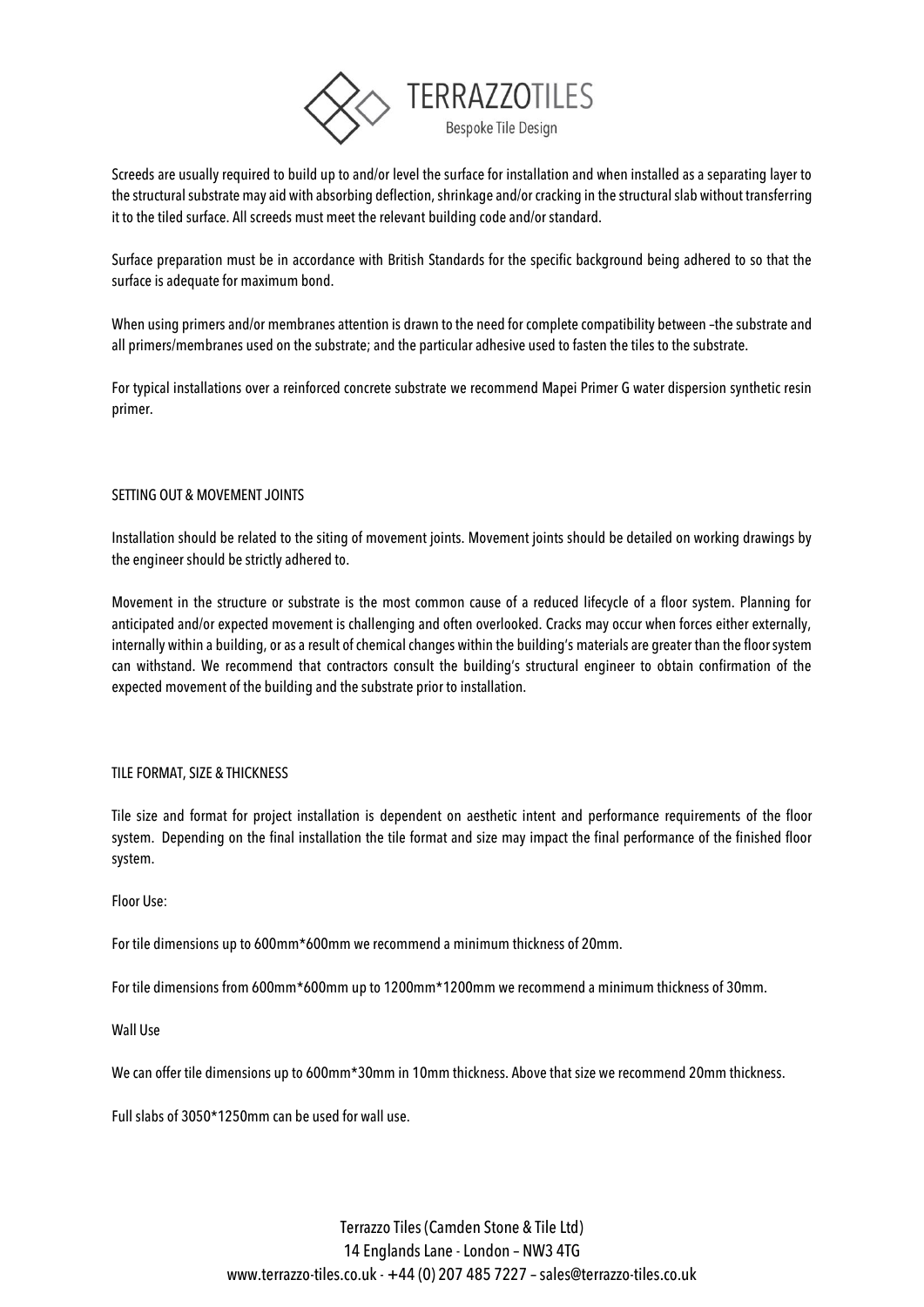

Thickness Tolerance and Calibration:

Terrazzo Cement tiles can have a thickness tolerance of  $+$  or – 2mm in accordance with norm AN13748 -2 (paragraph 4.2.2.3) This is due to the fact that the material is cut from blocks into slabs, which are then cut into tiles and honed. Slabs can have +/- 2mm thickness variation and the process of additional honing can also affect thickness.

# JOINT WIDTH & FINISHED SURFACE

Joint Width must be specified to ensure the final installation meets not only the aesthetic intent but also the performance requirements of the application. When specifying Terrazzo tiles we recommend joint widths in accordance with British Standards.

The finished surface of the tiled surface should be flat and true to within tolerance. Lippage is inherent to all installations but should be kept to a minimum. Terrazzo Cement tiles are produced finished however can be polished in-situ following installation using specialized equipment to achieve a completely flat floor surface. This process can also be used to rectify excess lippage in the finished surface.

#### SET-DOWN & SCREEDS

Requirements can vary in accordance with specific requirements of the installation as well as tile thickness, adhesive bed and the thickness of the screed or levelling material (when required).

Screeds are usually required to build up to and/or level the surface for installation and when installed as a separating layer to the structural substrate may aid with absorbing deflection, shrinkage and/or cracking in the structural slab without transferring it to the tiled surface. All screeds must meet the relevant building code and/or standard.

#### ADHESIVES & FIXING MATERIALS

All monolayer Terrazzo tiles are classified moisture sensitive and the right choice of materials and installation methods is essential to the success of your installation. Some adhesives carry a warning that they may react adversely with certain types of tiles.

Terrazzo Tiles recommends the using Kerakoll fixing materials.

For typical installations over reinforced solid concrete substrates:

PRIMER – Kerakoll Primer A water dispersion synthetic resin primer

ADHESIVE – Kerakoll Bio Gel Revolution rapidsetting hydrating cementitious adhesive.

GROUT– Kerakoll Fugabella Eco Flex Fast setting and drying, high performance, anti-efflorescence grout, polymer modified, for joints from 2 to 20 mm OR Fugalite Bio Two-component acid-resistant epoxy grout. Recommended for shower bases, balconies and high-performance applications.